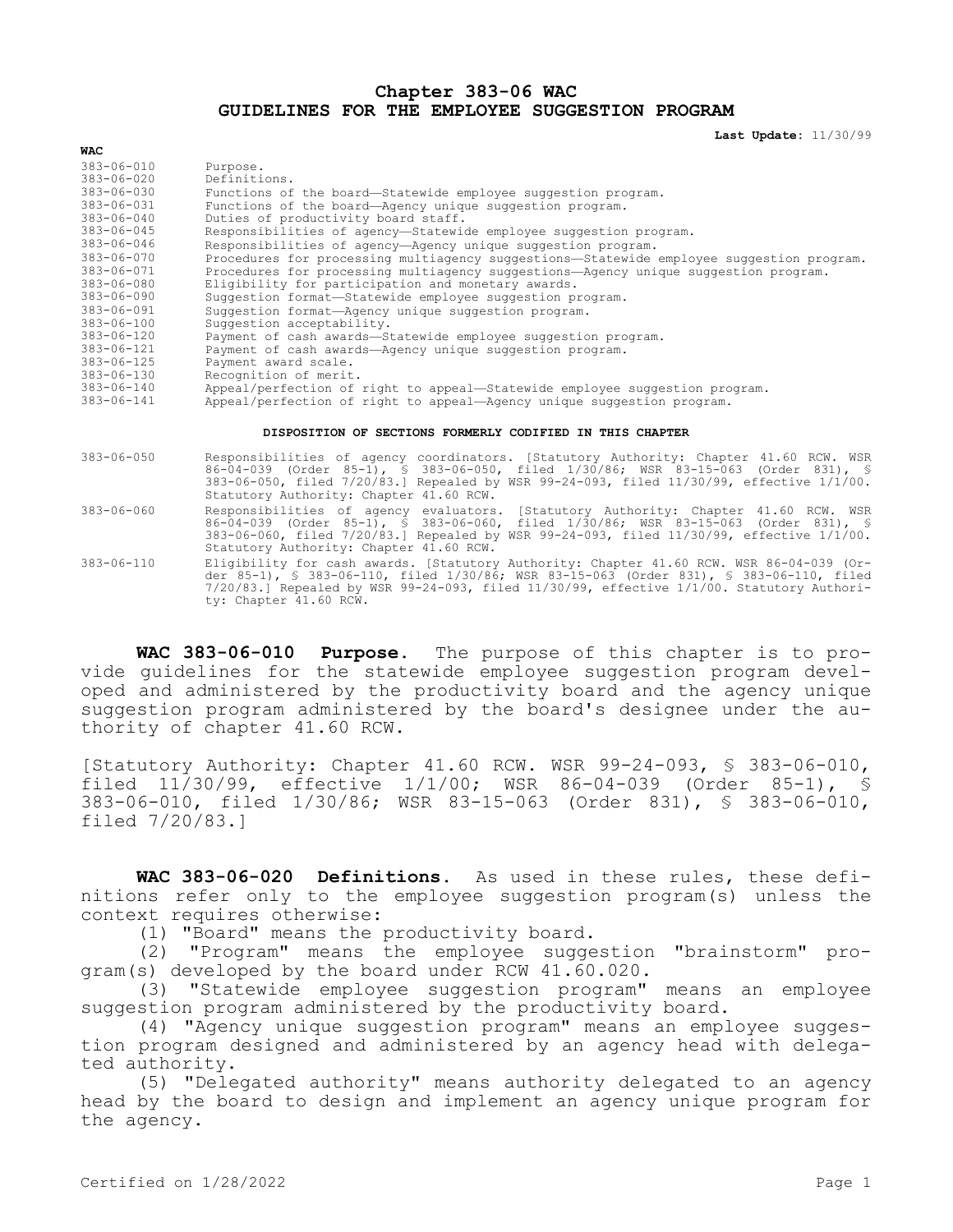(6) "Board designee" means an agency head with delegated authority from the board.

(7) "The act" referred to in these rules is chapter 41.60 RCW.

(8) "Employee" means:

(a) For purposes of participation in the program, any present employees in state agencies and institutions of higher education except for:

(i) Elected officials;

(ii) Agency heads and their confidential secretaries and administrative assistants; and

(iii) Productivity board members and staff;

(b) For purposes of eligibility to receive monetary awards through the program excludes any employee made ineligible by WAC 383-06-080.

(9) "Suggestion" is a unique, useful or workable, constructive proposal offering a specific change or form of improvement which contributes to state efficiency, service, safety, economy or employee well-being.

(10) "Agency" includes every subdivision of government which is eligible to participate under chapter 41.60 RCW, including institutions of higher education and merit system agencies.

(11) "Multiagency suggestion" meets the criteria for a suggestion, as defined in WAC 383-06-100, and requires evaluation by two or more agencies.

(12) "Award" means monetary or nonmonetary recognition.

(13) Agency "head" includes the chief executive, whether appointed or elected, of each state agency or institution of higher education.

(14) "Program manager" is the executive manager of the productivity board and serves as staff to the productivity board.

[Statutory Authority: Chapter 41.60 RCW. WSR 99-24-093, § 383-06-020, filed 11/30/99, effective 1/1/00; WSR 86-04-039 (Order 85-1), § 383-06-020, filed 1/30/86; WSR 83-15-063 (Order 831), § 383-06-020, filed 7/20/83.]

## **WAC 383-06-030 Functions of the board—Statewide employee suggestion program.** The responsibilities of the board shall include:

(1) Providing information about the program to agency heads and the legislature.

(2) Establishing policies under which the program shall be promoted and administered, including criteria for suggestion acceptability for evaluation and the granting of awards.

(3) Adopting rules and regulations necessary for the administration of the act.

(4) Making the final determination whether an award should be made and the nature and extent of any award or recognition given.

(5) Hearing of appeals pursuant to WAC 383-06-140.

(6) Meeting upon the call of the chairman or a majority of the board at least four times per year. Four voting members shall constitute a quorum. Ex officio members may not vote.

[Statutory Authority: Chapter 41.60 RCW. WSR 99-24-093, § 383-06-030, filed 11/30/99, effective 1/1/00; WSR 86-04-039 (Order 85-1), §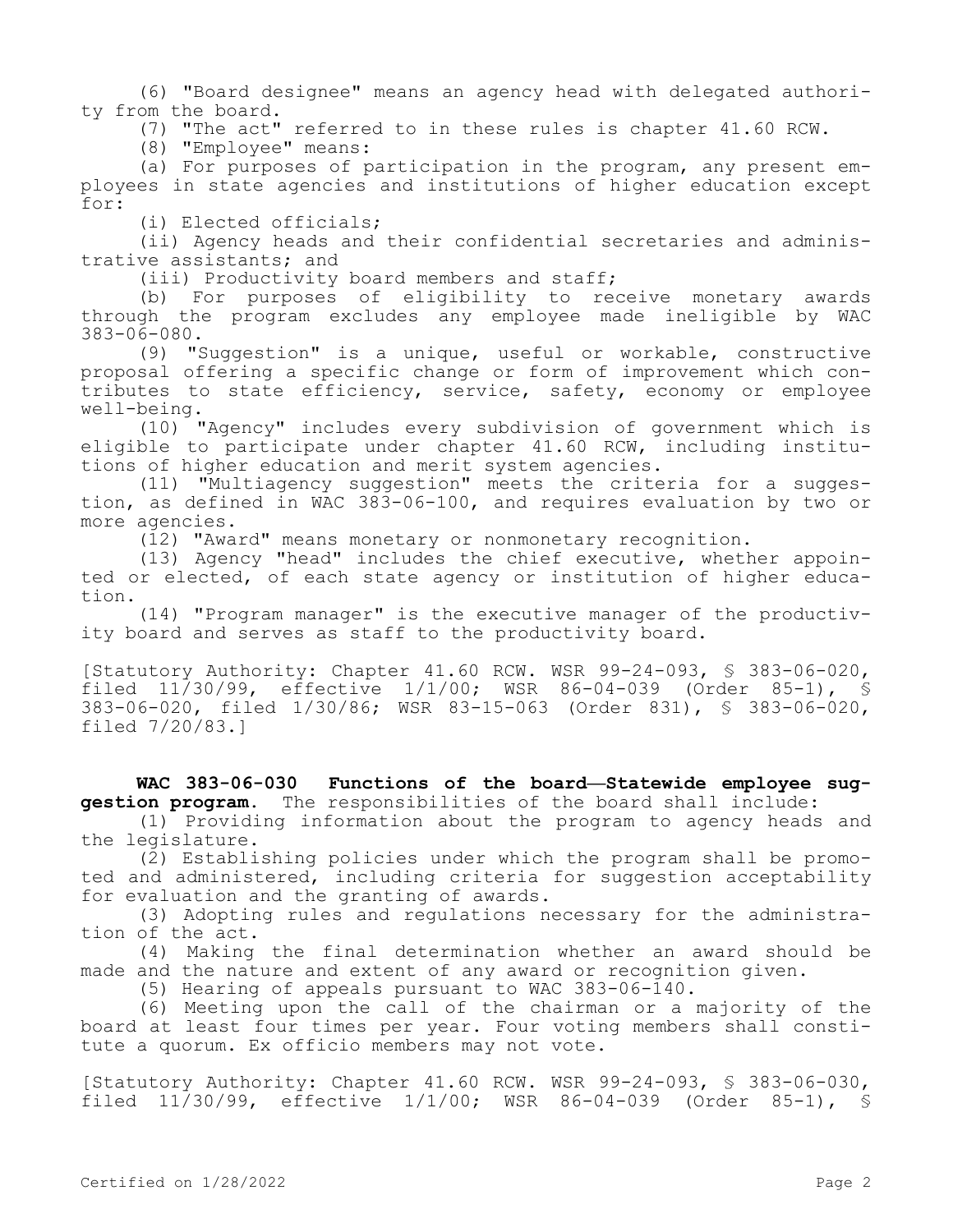383-06-030, filed 1/30/86; WSR 83-15-063 (Order 831), § 383-06-030, filed 7/20/83.]

## **WAC 383-06-031 Functions of the board—Agency unique suggestion program.** The responsibilities of the board shall include:

(1) Reviewing agency proposals that request delegated authority to administer an agency unique suggestion program. The board shall make the determination whether to accept or reject an agency proposal to administer an agency unique program based on current board criteria.

(2) Establishing rules, regulations, and reviewing policies under which the agency unique suggestion program shall be administered, including criteria for suggestion acceptability for evaluation and the granting of awards.

(3) Handling hearings of appeals pursuant to WAC 383-06-141, when requested by the agency or suggester(s).

(4) Reviewing agency reports submitted to the board. The board shall make the final determination whether to recertify agency unique programs contingent upon the findings in the report, and on additional information available to the board.

[Statutory Authority: Chapter 41.60 RCW. WSR 99-24-093, § 383-06-031, filed 11/30/99, effective 1/1/00.]

**WAC 383-06-040 Duties of productivity board staff.** (1) The program manager shall be responsible and accountable to the board for the administration of the program, and shall:

(a) Attend all meetings of the board and ensure an official record of its actions.

(b) Propose policies, rules, and regulations appropriate for the administration of the program.

(2) Productivity board staff shall:

(a) Report to agencies about implemented suggestions, indicating those requiring a post audit.

(b) Establish and maintain records showing the use and effectiveness of the system, including the participation rate and results of involved agencies.

(c) Support agencies regarding program promotion and participation through such things as training, technical assistance, etc.

(d) Perform other duties as required by the board.

[Statutory Authority: Chapter 41.60 RCW. WSR 99-24-093, § 383-06-040, filed  $11/30/99$ , effective  $1/1/00$ ; WSR 86-04-039 (Order 85-1), 383-06-040, filed 1/30/86; WSR 83-15-063 (Order 831), § 383-06-040, filed 7/20/83.]

**WAC 383-06-045 Responsibilities of agency—Statewide employee suggestion program.** (1) Each agency head or his/her designee shall appoint an individual(s) to act as liaison between the agency and the productivity board.

(2) Encourage all levels of management to support the program.

(3) Promote the program and distribute forms throughout the agency.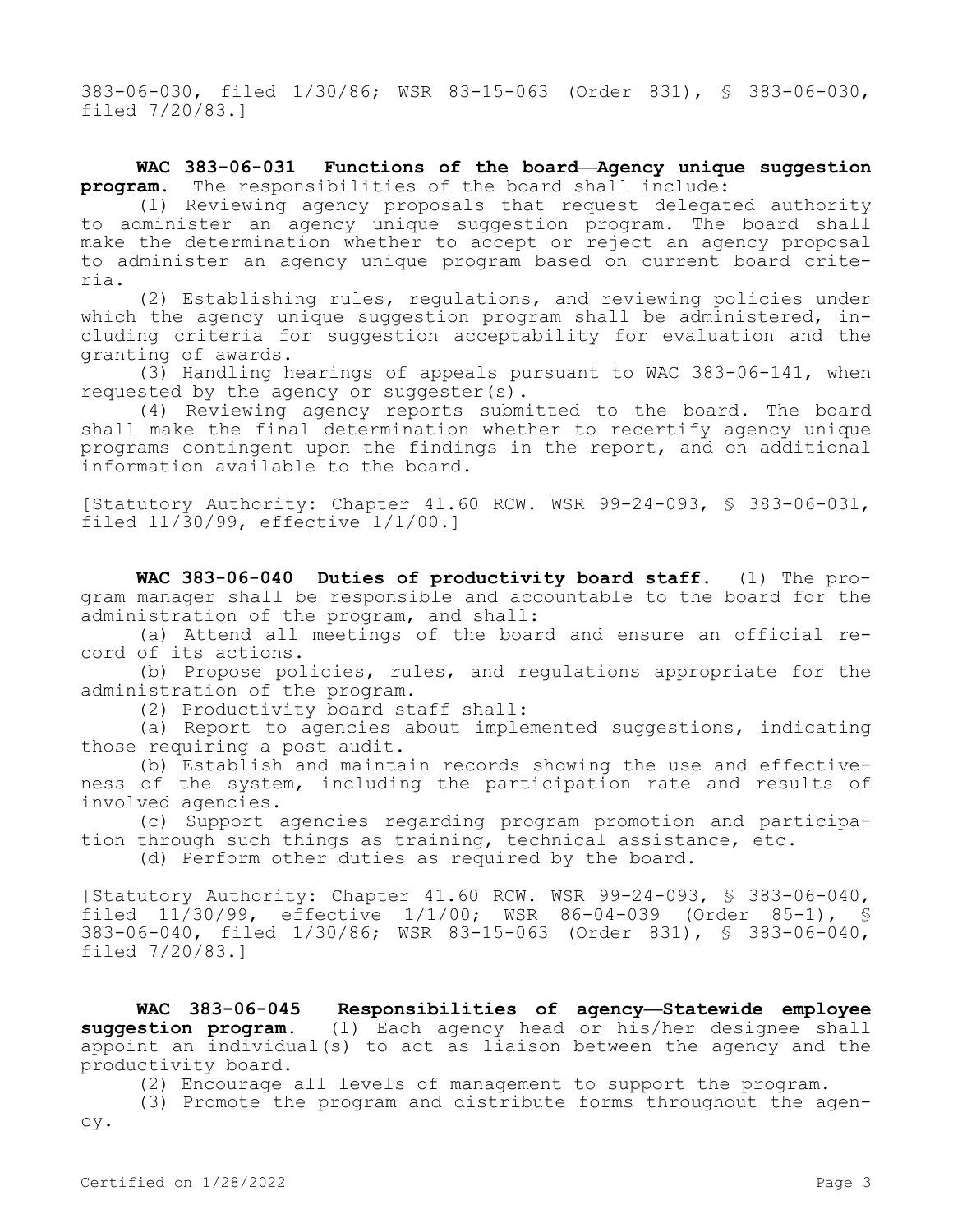(4) Assign an individual(s) to evaluate a suggestion recommending adoption, partial or modified adoption, or rejection of the suggestion. Facilitate evaluation of all suggestions referred by the productivity board office within forty-five days unless special circumstances exist that prohibit completion within the specified time frame. In this instance, the agency is required to notify the suggester(s) and the productivity board of the status of the suggestion and provide the suggester(s) and the productivity board with a new timeline.

(5) Maintain documentation of all agency evaluations and implementation plans.

(6) Notify the suggester(s) of the agency recommendation. Submit copies of the evaluation via hard copy, fax or online to the suggester and board.

(7) Make the final decision to implement a suggestion.

(8) Ensure that new employees receive orientation about the program.

[Statutory Authority: Chapter 41.60 RCW. WSR 99-24-093, § 383-06-045, filed 11/30/99, effective 1/1/00; WSR 86-04-039 (Order 85-1), § 383-06-045, filed 1/30/86.]

**WAC 383-06-046 Responsibilities of agency—Agency unique suggestion program.** (1) Each agency head or his/her designee shall appoint an individual(s) to coordinate the agency unique suggestion program and act as liaison between the agency and the board.

(2) Encourage all levels of management to support the program.

(3) Promote the program and distribute forms throughout the agency.

(4) Assign an individual(s) to evaluate a suggestion recommending adoption, partial adoption, or rejection of the suggestion. Facilitate evaluation of all suggestions within forty-five days unless special circumstances exist that prohibit completion within the specified time frame. In this instance, the agency is required to notify the suggester(s) of the status of the suggestion and provide the suggester(s) with a new timeline.

(5) Maintain documentation of all agency evaluations and implementation plans.

(6) Develop a documented program with published criteria and communicate the information throughout the agency.

(7) Allow for suggestions submitted by nonagency employees to be evaluated within the agency.

(8) Review internal suggestions and determine whether the suggestion is applicable for another agency. Forward internal suggestions that apply to another agency to the productivity board for dissemination.

(9) Make the final determination on whether an award should be made, except for appeals submitted to the board. Recommend and approve an award based on the payment award scale outlined in WAC 383-06-125 developed by the productivity board.

(10) Facilitate payment and recognition to the suggester for adopted suggestions.

(11) Notify the suggester(s) of the agency recommendation. Submit copies of the evaluation to the suggester.

(12) Notify the suggester(s) in writing of their appeal rights and the length of time they have to submit an appeal as specified in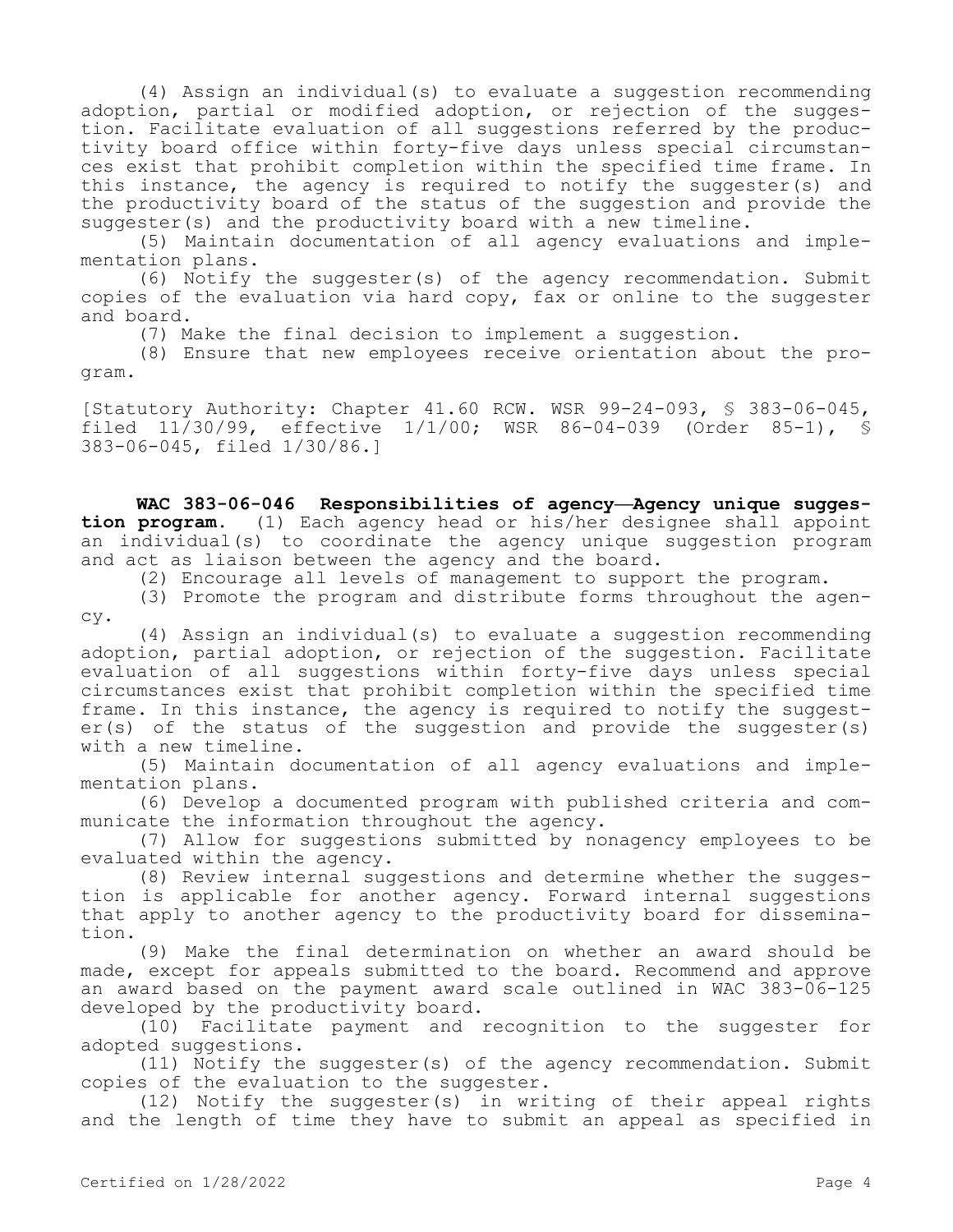WAC 383-06-141. Inform suggesters of their right to appeal to the board if they believe the result of the internal appeal is unsatisfactory.

(13) When a suggester appeals an agency recommendation, the agency shall send the productivity board a copy of the appeal. If the suggester requests to appeal to the board after the agency evaluates the appeal, the agency shall send a complete copy of the suggestion file to the board.

(14) Provide reports to the board showing agency statistics and any informative information that would benefit the board and agencies. Reports should be submitted to the board annually, or at the board's discretion.

[Statutory Authority: Chapter 41.60 RCW. WSR 99-24-093, § 383-06-046, filed 11/30/99, effective 1/1/00.]

**WAC 383-06-070 Procedures for processing multiagency suggestions —Statewide employee suggestion program.** Multiple-agency suggestions require evaluation by two or more agencies. Productivity board staff will determine if the suggestion meets the criteria enumerated in WAC 383-06-020(11), following processing according to procedures developed in accordance to WAC 383-06-100. Productivity board staff will coordinate the multiagency evaluation processing.

[Statutory Authority: Chapter 41.60 RCW. WSR 99-24-093, § 383-06-070, filed 11/30/99, effective 1/1/00; WSR 86-04-039 (Order 85-1), § 383-06-070, filed 1/30/86; WSR 83-15-063 (Order 831), § 383-06-070, filed 7/20/83.]

**WAC 383-06-071 Procedures for processing multiagency suggestions —Agency unique suggestion program.** Multiple-agency suggestions require evaluation by two or more agencies. The agency will determine if the suggestion meets the criteria enumerated in WAC 383-06-020(11), following processing according to procedures developed in accordance to WAC 383-06-100. An agency may advertise suggestions that are beneficial for other agencies through websites, newsletters and other methods used for advertising by their agency. Agencies shall disseminate all suggestions to the productivity board that need review by another agency(ies). Agencies shall also disseminate suggestions to the productivity board that result in substantial savings or that could be beneficial for other agencies.

[Statutory Authority: Chapter 41.60 RCW. WSR 99-24-093, § 383-06-071, filed 11/30/99, effective 1/1/00.]

**WAC 383-06-080 Eligibility for participation and monetary awards.** (1) Any employee, as defined in WAC 383-06-020(8), may participate in the program.

(2) Employees are ineligible to receive monetary awards through the program for the following categories, except through internal recognition in accordance with RCW 41.60.150. It is up to the agency head to make the determination whether the following categories of suggestions will receive internal recognition: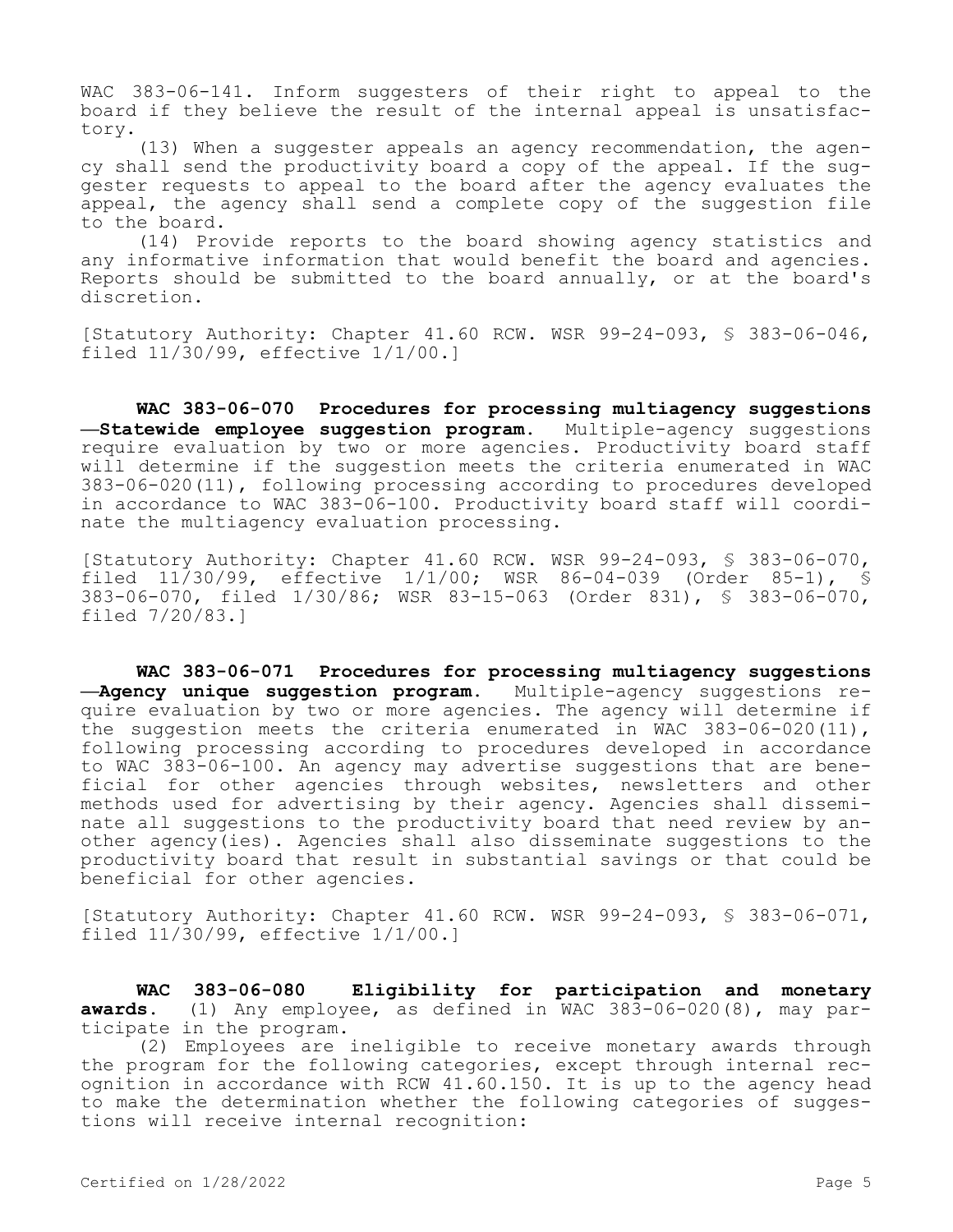(a) Suggestions that fall within the suggester's job responsibility. The following circumstances are considered to fall within this category:

(i) Employees whose normal duties involve research and planning, unless unrelated to their routine work assignment;

(ii) The employee has the authority to implement the change;

(iii) The suggestion falls within the suggester's normal assigned job responsibilities;

(iv) The employee has been given the change as a work assignment or the suggested change has been tasked to a team that includes the suggester.

(b) Suggestions submitted after the idea is implemented. Implementation means the time the idea becomes fully operational.

(c) Suggestions wherein the suggester either directly or indirectly has a proprietary interest in the suggestion.

[Statutory Authority: Chapter 41.60 RCW. WSR 99-24-093, § 383-06-080, filed 11/30/99, effective 1/1/00; WSR 86-04-039 (Order 85-1), § 383-06-080, filed 1/30/86; WSR 83-15-063 (Order 831), § 383-06-080, filed 7/20/83.]

**WAC 383-06-090 Suggestion format—Statewide employee suggestion program.** (1) Suggestions shall be submitted via hard copy, fax or online:

(a) In a legible manner on the application forms to be provided by the agency or the productivity board office.

(b) To the productivity board at the address/mailing information indicated on the form: P.O. Box 40244, Mailstop: 40244, Olympia, WA 98504-0244.

(2) Submitted suggestions shall contain:

(a) A specific and concise narrative describing the solution and how it can be accomplished;

(b) A brief and concise narrative describing the present methods, practices or problem;

(c) A cost-benefit-analysis of the anticipated savings that will result from implementing the suggestion, and the method used to determine the calculated savings. If savings are not anticipated then a statement of the improved services or benefits which will accrue from adoption of the suggestion must be included.

(3) Suggesters shall research the suggested proposal to determine whether the proposal is practical.

(4) Suggestions must also include the suggester's signature or email address, title of position, department and division, and mailing address. Social Security numbers are optional at the time of submittal, but are needed upon adoption for payment purposes.

[Statutory Authority: Chapter 41.60 RCW. WSR 99-24-093, § 383-06-090, filed 11/30/99, effective 1/1/00; WSR 86-04-039 (Order 85-1), § 383-06-090, filed 1/30/86; WSR 83-15-063 (Order 831), § 383-06-090, filed 7/20/83.]

**WAC 383-06-091 Suggestion format—Agency unique suggestion program.** An agency with delegated authority to administer an agency unique suggestion program may develop their own forms and submittal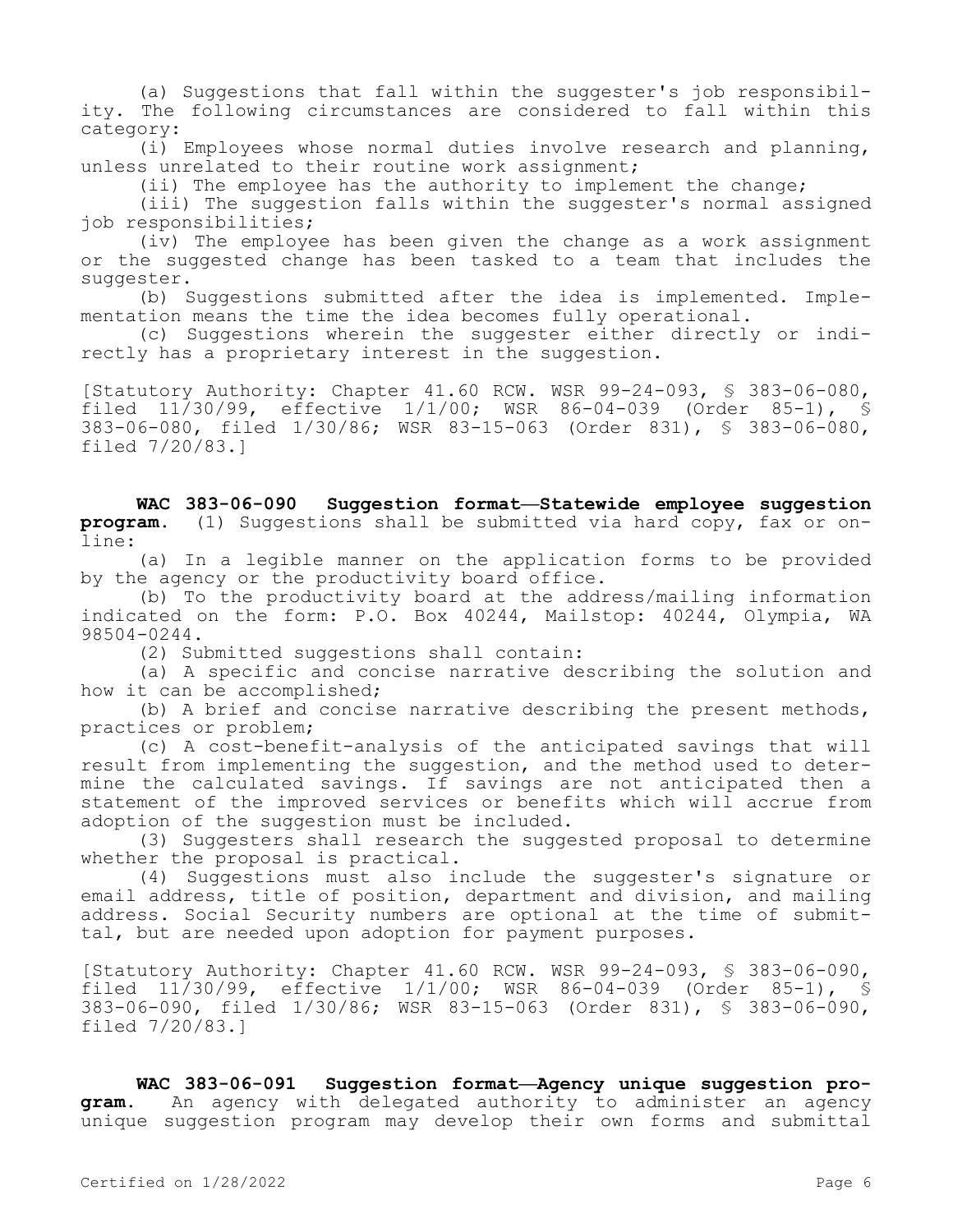process, and shall share copies of their forms with productivity board staff to ensure the intent is consistent with the statewide employee suggestion program.

[Statutory Authority: Chapter 41.60 RCW. WSR 99-24-093, § 383-06-091, filed 11/30/99, effective 1/1/00.]

**WAC 383-06-100 Suggestion acceptability.** Suggestions considered acceptable are those which improve the efficiency and/or the effectiveness of state government.

- (1) This may include, but is not limited to:
- (a) Savings in time or money;
- (b) Generation of revenue;
- (c) Elimination of waste or duplication;
- (d) Improved service or product;
- (e) Energy conservation;
- (f) Improved working conditions.

(2) Suggestions shall be considered in the order of the date by which they are officially received by the productivity board or the agency.

(3) Suggestions may be unacceptable when a remedy exists through other established administrative procedures, such as:

(a) Personalized complaint affecting suggester only;

(b) Proposing items in state stock be issued and used for their intended purpose;

(c) Changing salary, position, classification, employee benefits, state holidays, leave benefits, retirement compensation, or any other compensation to an employee;

(d) Enforcement of laws, policies, procedures, regulations, rules, etc.;

(e) Common sense ideas;

(f) Outside purview of state government.

[Statutory Authority: Chapter 41.60 RCW. WSR 99-24-093, § 383-06-100, filed 11/30/99, effective 1/1/00; WSR 86-04-039 (Order 85-1), § 383-06-100, filed 1/30/86; WSR 83-15-063 (Order 831), § 383-06-100, filed 7/20/83.]

**WAC 383-06-120 Payment of cash awards—Statewide employee suggestion program.** (1) Cash awards shall be based on the payment award scale developed and maintained by the productivity board and outlined in WAC 383-06-125.

(2) Awards for suggestions which will result in actual cost savings shall be recommended by the evaluating agency and the board shall make the final award determination in light of the agency recommendation and the payment award scale after consideration of the savings to be effected.

(3) Suggestions which will result in cost-avoidance, intangible improvements such as benefits in safety, health, welfare, morale, etc., or when savings cannot be calculated shall receive internal recognition from the agency permitted through RCW 41.60.150. The award shall not exceed the amount permitted in RCW 41.60.150. The nature and extent of the award shall be determined by the agency in light of the payment award scale outlined in WAC 383-06-125.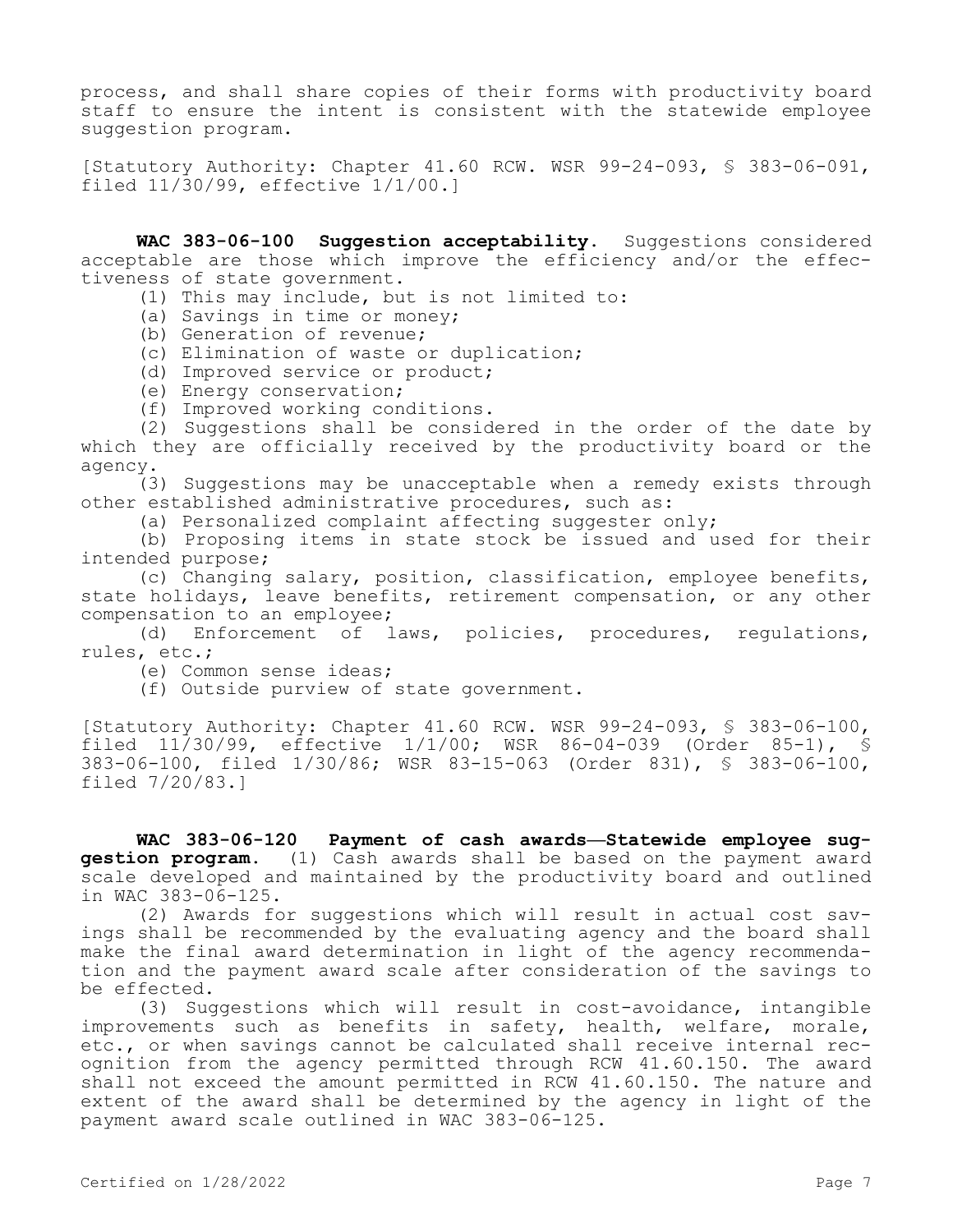(4) The board may direct incremental payment of any award.

(5) The acceptance of cash awards shall constitute an agreement that the use by the state of Washington of the suggestion for which the award is made shall not form the basis for a further claim of any nature upon the state by the employee or the employee's heirs or assignees. Upon adoption the suggested idea becomes the property of the state of Washington.

(6) When a suggestion is submitted by more than one employee, any resulting award will be shared by the cosuggesters listed on the suggestion form.

(7) Cash awards may not be used for the purpose of computing a retirement allowance under any public retirement system of the state.

[Statutory Authority: Chapter 41.60 RCW. WSR 99-24-093, § 383-06-120, filed 11/30/99, effective 1/1/00; WSR 86-04-039 (Order 85-1), § 383-06-120, filed 1/30/86; WSR 83-15-063 (Order 831), § 383-06-120, filed 7/20/83.]

**WAC 383-06-121 Payment of cash awards—Agency unique suggestion program.** (1) Cash awards shall be based on the payment award scale developed and maintained by the productivity board and outlined in WAC 383-06-125.

(2) Awards for suggestions which will result in actual cost savings shall be determined by the agency after consideration of the savings to be effected in accordance with the payment award scale outlined in WAC 383-06-125.

(3) Suggestions which will result in cost-avoidance, intangible improvements such as benefits in safety, health, welfare, morale, etc., or when savings cannot be calculated shall receive internal recognition from the agency permitted through RCW 41.60.150. The award shall not exceed the amount permitted in RCW 41.60.150. The nature and extent of the award shall be determined by the agency in light of the payment award scale outlined in WAC 383-06-125.

(4) The acceptance of cash awards shall constitute an agreement that the use by the state of Washington of the suggestion for which the award is made shall not form the basis for a further claim of any nature upon the state by the employee or the employee's heirs or assignees. Upon adoption the suggested idea becomes the property of the state of Washington.

(5) When a suggestion is submitted by more than one employee, any resulting award will be shared by the cosuggesters listed on the suggestion form.

(6) Cash awards may not be used for the purpose of computing a retirement allowance under any public retirement system of the state.

[Statutory Authority: Chapter 41.60 RCW. WSR 99-24-093, § 383-06-121, filed 11/30/99, effective 1/1/00.]

**WAC 383-06-125 Payment award scale.** The following payment award scale shall be developed by the productivity board and shall be used by the statewide employee suggestion and agency unique programs when determining awards.

(1) Cash awards for suggestions generating actual cost savings and/or revenue to the state shall be ten percent of the actual net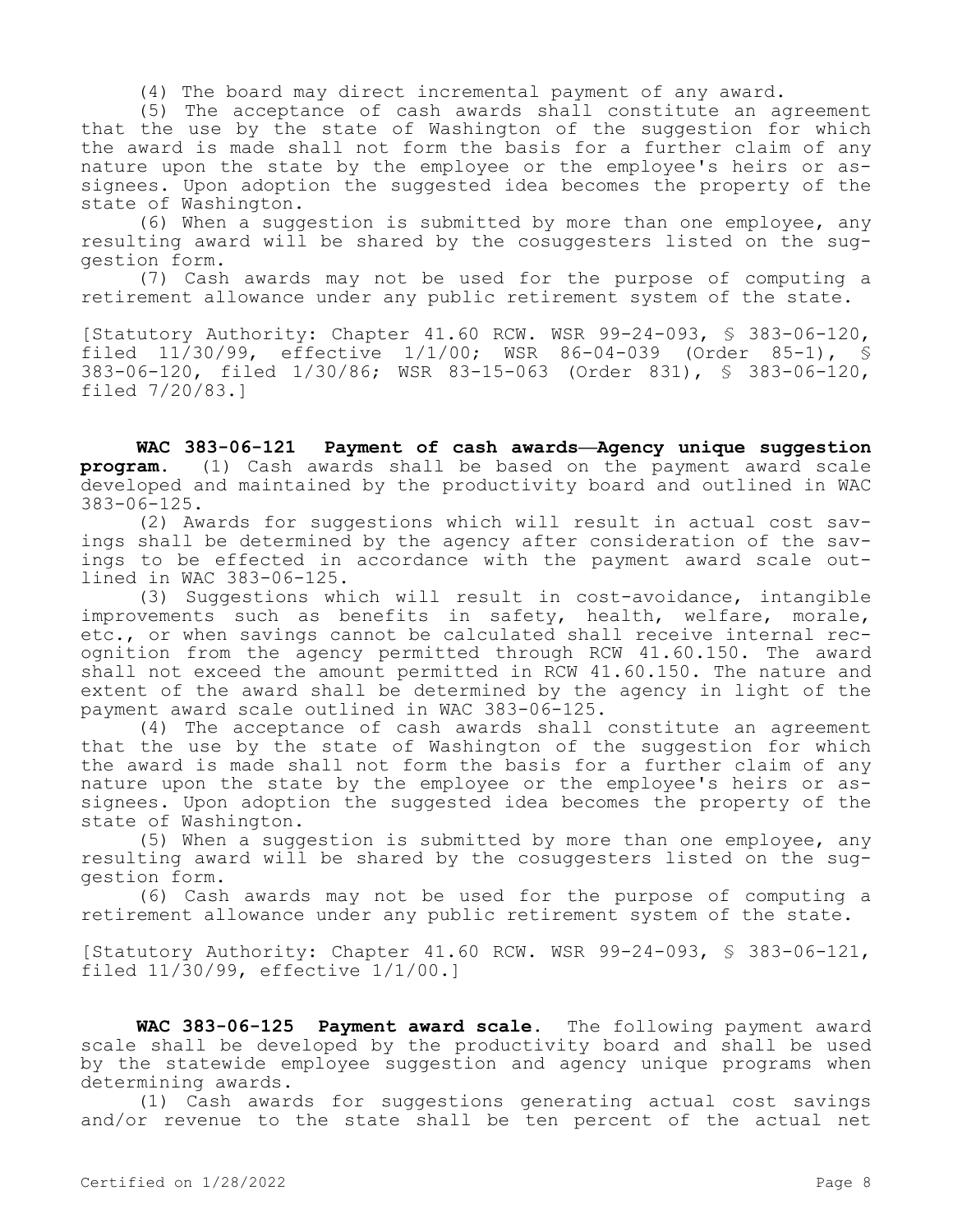savings and/or revenue generated. Savings and/or revenue shall be calculated for one full year and should be for the first year of implementation.

(2) Cash awards for suggestion teams shall be up to twenty-five percent of the actual net savings and/or revenue generated to be shared by the team in a manner approved by the agency head. In order for suggestion teams to receive a cash award they must have the approval of the agency head or designee. A suggestion team is a group of individuals involved in the suggestion and the implementation process.

(3) No award may be granted in excess of ten thousand dollars.

(4) All suggestions that result in cost-avoidance, for which benefits to the state are intangible or for which savings cannot be calculated, shall receive recognition. Internal recognition shall be given in accordance with RCW 41.60.150. Internal recognition may be monetary and/or nonmonetary recognition and may not exceed the amount permitted by RCW 41.60.150. The agency may consider additional recognition, such as a certificate of appreciation, a letter thanking the suggester for the idea, recognizing the suggester(s) for the suggestion at an agency event, meeting, etc.

(5) Awards shall be consistent and given in a timely manner.

[Statutory Authority: Chapter 41.60 RCW. WSR 99-24-093, § 383-06-125, filed 11/30/99, effective 1/1/00.]

**WAC 383-06-130 Recognition of merit.** The board may issue nonmonetary recognition of merit in such form and manner as it determines.

[Statutory Authority: Chapter 41.60 RCW. WSR 99-24-093, § 383-06-130, filed  $11/30/99$ , effective  $1/1/00$ ; WSR 86-04-039 (Order 85-1), 383-06-130, filed 1/30/86; WSR 83-15-063 (Order 831), § 383-06-130, filed 7/20/83.]

**WAC 383-06-140 Appeal/perfection of right to appeal—Statewide employee suggestion program.** (1) A suggester, or the suggester's representative, may, by written appeal, request that either a denial of award or the amount of an award be reconsidered. To be valid, the appeal must be received by the board within thirty calendar days of board action. For an appeal to be accepted, new evidence or new information must be supplied. Such appeal must state with specificity the grounds for the appeal and a statement of the relief sought.

(2) Productivity board staff shall make the determination whether an appeal request is accepted or rejected based on the new information or new evidence that is submitted by the suggester. An agency shall reconsider accepted appealed suggestions based upon new information or new evidence provided in the written appeal and report its findings to the productivity board. The board shall reconsider the suggestion in light of new information and/or evidence and evaluations.

(3) If a rejected suggestion is implemented within two years of board action, the employee may file an appeal based on the suggestion's implementation. Such appeal must be filed within two years of board action.

(4) The board reserves the right to rule on cases which involve extenuating circumstances.